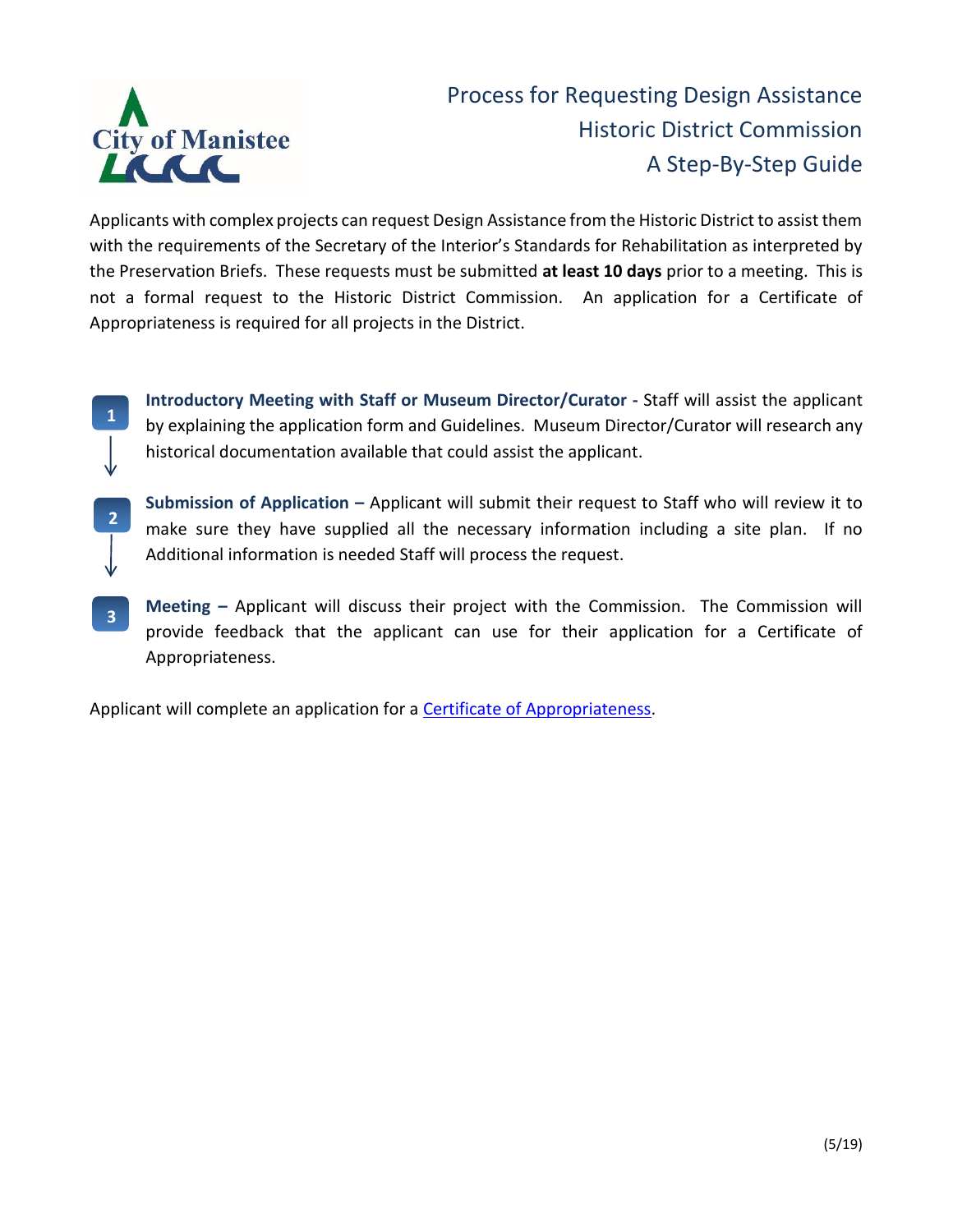



Historic District Commission Planning & Zoning 395 Third Street Manistee, MI 49660 231.723.6041 (phone) 231.398.3526 (fax)

## **Request for Design Assistance**

**Please Print Submission of Request** This request must be submitted **at least 10 days** before a regularly scheduled meeting to be placed on the Historic District Commission Agenda for review. *This is for assistance from the Historic District Commission prior to making Application for a Certificate of Appropriateness. An Application for a Certificate of Appropriateness is Required for all projects in the District.*  **Property/Applicant Information** Address: Parcel # Name of Owner or Lessee: Address: Phone #: Cell#: e-mail: Name of Contractor (if applicable): Address: Phone #: Cell#: e-mail: License Number: Expiration Date: **Description of Work** Describe the proposed project [Use checklist to detail project] \_\_\_\_\_\_\_\_\_\_\_\_\_\_\_\_\_\_\_\_\_\_\_\_\_\_\_\_\_\_\_\_\_\_\_\_\_\_\_\_\_\_\_\_\_\_\_\_\_\_\_\_\_\_\_\_\_\_\_\_\_\_\_\_\_\_\_\_\_\_\_\_\_\_\_\_\_\_\_\_\_\_\_\_\_\_\_\_ \_\_\_\_\_\_\_\_\_\_\_\_\_\_\_\_\_\_\_\_\_\_\_\_\_\_\_\_\_\_\_\_\_\_\_\_\_\_\_\_\_\_\_\_\_\_\_\_\_\_\_\_\_\_\_\_\_\_\_\_\_\_\_\_\_\_\_\_\_\_\_\_\_\_\_\_\_\_\_\_\_\_\_\_\_\_\_\_ \_\_\_\_\_\_\_\_\_\_\_\_\_\_\_\_\_\_\_\_\_\_\_\_\_\_\_\_\_\_\_\_\_\_\_\_\_\_\_\_\_\_\_\_\_\_\_\_\_\_\_\_\_\_\_\_\_\_\_\_\_\_\_\_\_\_\_\_\_\_\_\_\_\_\_\_\_\_\_\_\_\_\_\_\_\_\_\_ \_\_\_\_\_\_\_\_\_\_\_\_\_\_\_\_\_\_\_\_\_\_\_\_\_\_\_\_\_\_\_\_\_\_\_\_\_\_\_\_\_\_\_\_\_\_\_\_\_\_\_\_\_\_\_\_\_\_\_\_\_\_\_\_\_\_\_\_\_\_\_\_\_\_\_\_\_\_\_\_\_\_\_\_\_\_\_\_ \_\_\_\_\_\_\_\_\_\_\_\_\_\_\_\_\_\_\_\_\_\_\_\_\_\_\_\_\_\_\_\_\_\_\_\_\_\_\_\_\_\_\_\_\_\_\_\_\_\_\_\_\_\_\_\_\_\_\_\_\_\_\_\_\_\_\_\_\_\_\_\_\_\_\_\_\_\_\_\_\_\_\_\_\_\_\_\_ \_\_\_\_\_\_\_\_\_\_\_\_\_\_\_\_\_\_\_\_\_\_\_\_\_\_\_\_\_\_\_\_\_\_\_\_\_\_\_\_\_\_\_\_\_\_\_\_\_\_\_\_\_\_\_\_\_\_\_\_\_\_\_\_\_\_\_\_\_\_\_\_\_\_\_\_\_\_\_\_\_\_\_\_\_\_\_\_ \_\_\_\_\_\_\_\_\_\_\_\_\_\_\_\_\_\_\_\_\_\_\_\_\_\_\_\_\_\_\_\_\_\_\_\_\_\_\_\_\_\_\_\_\_\_\_\_\_\_\_\_\_\_\_\_\_\_\_\_\_\_\_\_\_\_\_\_\_\_\_\_\_\_\_\_\_\_\_\_\_\_\_\_\_\_\_\_ \_\_\_\_\_\_\_\_\_\_\_\_\_\_\_\_\_\_\_\_\_\_\_\_\_\_\_\_\_\_\_\_\_\_\_\_\_\_\_\_\_\_\_\_\_\_\_\_\_\_\_\_\_\_\_\_\_\_\_\_\_\_\_\_\_\_\_\_\_\_\_\_\_\_\_\_\_\_\_\_\_\_\_\_\_\_\_\_ \_\_\_\_\_\_\_\_\_\_\_\_\_\_\_\_\_\_\_\_\_\_\_\_\_\_\_\_\_\_\_\_\_\_\_\_\_\_\_\_\_\_\_\_\_\_\_\_\_\_\_\_\_\_\_\_\_\_\_\_\_\_\_\_\_\_\_\_\_\_\_\_\_\_\_\_\_\_\_\_\_\_\_\_\_\_\_\_ \_\_\_\_\_\_\_\_\_\_\_\_\_\_\_\_\_\_\_\_\_\_\_\_\_\_\_\_\_\_\_\_\_\_\_\_\_\_\_\_\_\_\_\_\_\_\_\_\_\_\_\_\_\_\_\_\_\_\_\_\_\_\_\_\_\_\_\_\_\_\_\_\_\_\_\_\_\_\_\_\_\_\_\_\_\_\_\_ \_\_\_\_\_\_\_\_\_\_\_\_\_\_\_\_\_\_\_\_\_\_\_\_\_\_\_\_\_\_\_\_\_\_\_\_\_\_\_\_\_\_\_\_\_\_\_\_\_\_\_\_\_\_\_\_\_\_\_\_\_\_\_\_\_\_\_\_\_\_\_\_\_\_\_\_\_\_\_\_\_\_\_\_\_\_\_\_ \_\_\_\_\_\_\_\_\_\_\_\_\_\_\_\_\_\_\_\_\_\_\_\_\_\_\_\_\_\_\_\_\_\_\_\_\_\_\_\_\_\_\_\_\_\_\_\_\_\_\_\_\_\_\_\_\_\_\_\_\_\_\_\_\_\_\_\_\_\_\_\_\_\_\_\_\_\_\_\_\_\_\_\_\_\_\_\_ \_\_\_\_\_\_\_\_\_\_\_\_\_\_\_\_\_\_\_\_\_\_\_\_\_\_\_\_\_\_\_\_\_\_\_\_\_\_\_\_\_\_\_\_\_\_\_\_\_\_\_\_\_\_\_\_\_\_\_\_\_\_\_\_\_\_\_\_\_\_\_\_\_\_\_\_\_\_\_\_\_\_\_\_\_\_\_\_ \_\_\_\_\_\_\_\_\_\_\_\_\_\_\_\_\_\_\_\_\_\_\_\_\_\_\_\_\_\_\_\_\_\_\_\_\_\_\_\_\_\_\_\_\_\_\_\_\_\_\_\_\_\_\_\_\_\_\_\_\_\_\_\_\_\_\_\_\_\_\_\_\_\_\_\_\_\_\_\_\_\_\_\_\_\_\_\_ \_\_\_\_\_\_\_\_\_\_\_\_\_\_\_\_\_\_\_\_\_\_\_\_\_\_\_\_\_\_\_\_\_\_\_\_\_\_\_\_\_\_\_\_\_\_\_\_\_\_\_\_\_\_\_\_\_\_\_\_\_\_\_\_\_\_\_\_\_\_\_\_\_\_\_\_\_\_\_\_\_\_\_\_\_\_\_\_  $\overline{\phantom{a}}$ **Attach Photos, sketches, material information for proposed project. Authorization**

| Applicant Signature:                |        | Date: |
|-------------------------------------|--------|-------|
| <b>Office Use Only</b>              |        |       |
| $HDC -$<br>$\overline{\phantom{0}}$ | Notes: |       |
| Signature:                          | Date:  |       |